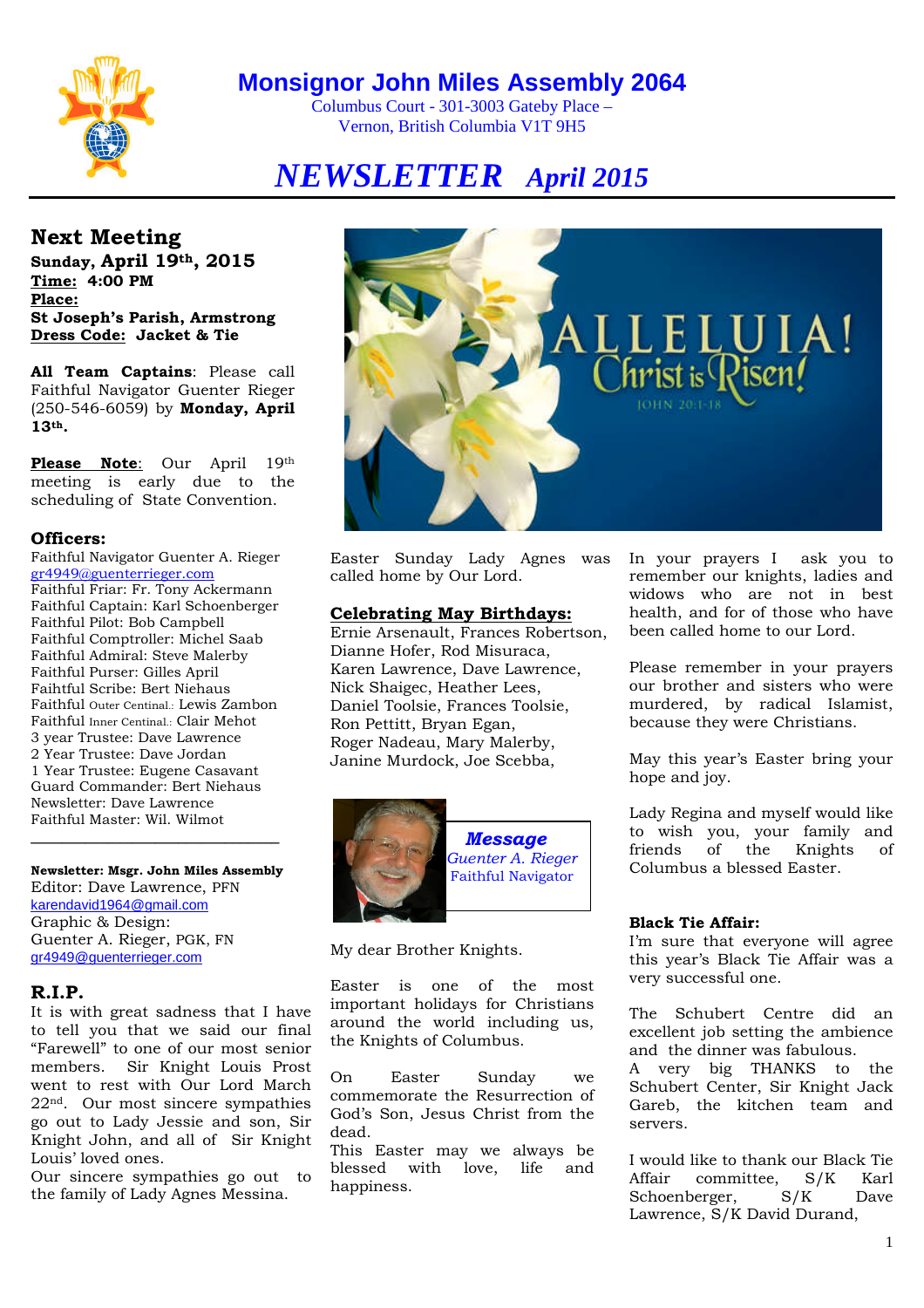

Columbus Court - 301-3003 Gateby Place – Vernon, British Columbia V1T 9H5

# *NEWSLETTER April 2015*

S/K Ralph Hounslow, S/K Michel Saab, Lady Regina Rieger, F/N, S/K Guenter A. Rieger, and all Sir Knights who have participated in the program.

Sir Knight Dave Lawrence, our MC, did an excellent job, again. Thanks, Sir Knight Dave.

Sir Knight Ralph Hounslow successfully demonstrated his auctioning skills. Thanks, Sir Ralph.

Thanks to Miss Susan and Lady Gertrud Niedballa for providing music.

Many special guests attended our event, including three priests, Fr. Tony Ackermann, of St. Joseph, Fr. Dale Normendeau of St. James Church and Fr. Volodymyr Dmyterko with his wife Lady Vira of St. Josaphats Ukrainian Catholic Church.

I was humbled to be your Keynote Speaker for the evening, and I would like to share one of several quotes I have used.

# " Instead of preaching the importance of happiness, be happy and people will follow your example."

If we as Sir Knights live by example, just being a Catholic as Jesus preached us, ……. more parishioners will join the Knights of Columbus……

Thanks again to all in attendance, YOUR presence made the evening very special.

*Vivat Jesus Guenter A. Rieger, PGK, FN*

#### **Celebrating Special Anniversaries:**

John & June Ann Misuraca – 60 yrs. – May 23rd Eugene & Lorette Casavant –  $55 \text{ yrs.} - \text{May } 10^{\text{th}}$ Wayne & Dawn Fitzmaurice – 50 yrs. – May 22nd Pierre & Marguerite Tremblay – 40 yrs. – May 24th Joey & Frances Toolsie – 30 yrs. – May 18th David & Veronica Jones – 25 yrs. – May 19th John & Ania Toporchak – 20 yrs. – May  $20<sup>th</sup>$ Peter & Debbie Dooling – 15 yrs. – May  $25<sup>th</sup>$ 

#### **Please take time to pray for our members in need of the power of prayer for their healing** –



Ed Strome, Eugene Casavant, Janet Saab, Catharina Kroft, Pierre Tremblay, Ingo Scholermann, Ruth Paetz, Joe Dorval, Martin Belec, Eugenie Loeb, Isabelle de Pfyffer, Theresa Bouwmeester, Barbara Egan, Denise Tremblay, Lloyd & Mary Hostland, Rose Shawchuk, Carole Hounslow, John Sr. & Deanna Toporchak, Gordon Brown, Gilles & Marie April, Verna Hoffman, Les Hoyseth, Joe & Marg Schnitzler, Helen Loyie, Clay Vernerey, Clair & Helen Methot, Richard & Marie Davidson, Angela Schmaltz, Adel Wright, John & Mary Weisbeck, Bert & Jackie Niehaus, Paul Suraci, Betty- Anne Campbell,

Karl Schoenberger, Ian Scargill, Glen & Jackie Lellman.

#### **Celebrating May Anniversaries:**

Guenter & Regina Rieger Tim & Angela Schmaltz Ken & Adele Wright Ingo & Brenda Scholermann Dave & Karen Lawrence Richard & Christa Krisman Blair & Vittoria Van Leur Clair & Helen Methot Bruce & Eleanore Bolton Fr. Martin Peyton Fr. Don O'Reilly

### *2015 Black Tie Affair Review*

This year's Black Tie Affair was again a wonderful family affair of the Knights of Columbus 4th Degree.

It was the first time that we extended our invitation to Brother Knights and friends of the Knights of Columbus, and we were able to welcome some Brother Knights and friends of the Knights of Columbus.

The Schubert Centre was almost sold out, and everyone attending had a very good time. As you can see (pictures) the Schubert Centre was very nicely decorated, including elegant table setting. And, the dinner was very delicious.

Head table guests for the evening, our Faithful Friar Father Tony Ackermann, St. Joseph Church



Armstrong, Father Dale Normandeau St. James Church Vernon, Father Volodymyr Dmyterko with his wife, Lady Vira, Ukrainian Catholic Church Vernon and our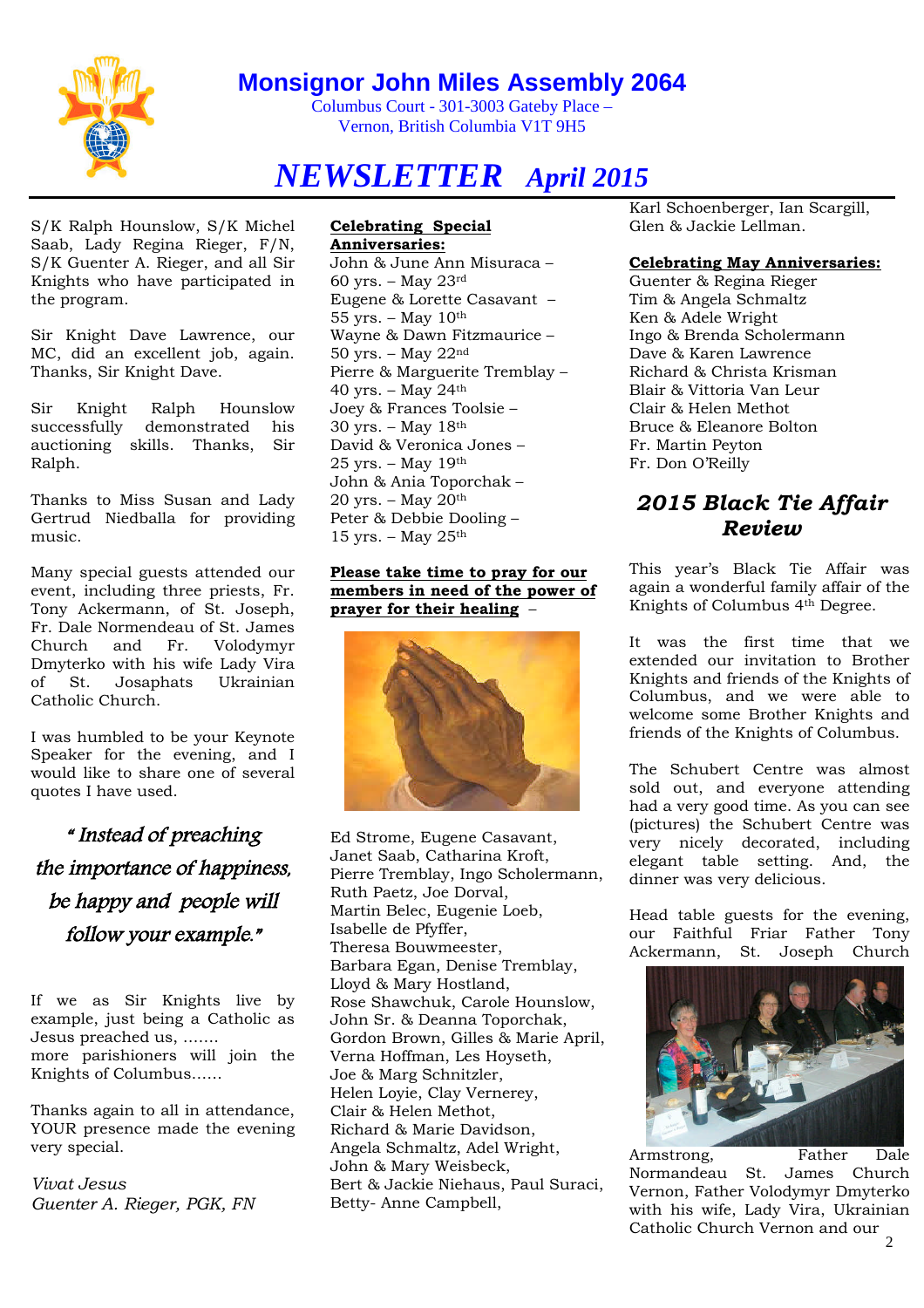

Columbus Court - 301-3003 Gateby Place – Vernon, British Columbia V1T 9H5

# *NEWSLETTER April 2015*

Faithful Navigator, Sir Knight Guenter A. Rieger with his wife, Lady Regina.

We started at 5:00 PM sharp as planned, and our MC, Sir Knight Dave Lawrence made it possible that we were served our dinner at 5:15 PM, which allowed Father Dale to attend and enjoying his dinner before leaving to serve 7:00 PM Mass at St. James Church.

After the official opening, Miss Susanne Niedballa lead us in singing O'Canada. Thank you for your participation, Susanne.

One minute silence was observed for our departed sir knights, widows



and Christians around the world murdered by ISIS.

Our Faithful Navigator Sir Knight Guenter A. Rieger welcomed everyone on behalf of our Assembly.

Sir Knight Bodo Niedballa proposed the Toast to the Queen, which was followed by Sir Knight John Toporchak Sr. with the toast to the Ladies.

Lady Regina Rieger proposed the toast to our Sir Knights, and our Faithful Friar, Father Tony

Ackermann said a welcoming prayer and lead us in saying grace.

After dinner our MC Sir Knight Dave turned the mic over to our Faithful Navigator Sir Knight Guenter A. Rieger for his Keynote speech.

The motto of the evening:

# "Sir Knight is not <sup>a</sup> title,

it is an honor."

was very well addressed in his speech.



F/N Sir Knight Guenter mentioned, that visibility of the Knights of Columbus is most important. The 4th Degree is the visible arm of our order.

"Let us wear our respective blazers when attending church or other functions, like it is done by other community organizations like the Lions, Rotarians, etc.

Let parishioners in our respective communities know that we exist, by wearing those blazers more than just at our meetings……..

This is a very inexpensive way to promote the Knights of Columbus…

The Knights of Columbus do much more, than serve Pancake breakfast………



We also have to be willing to make the 4th Degree more interesting for younger Brother Knights, since those Brother Knights will be the ones who will keep our order vibrant and alive."

Thanks to all Sir Knights and businesses who donated door prizes, which were very much appreciated.

**Door prizes** were donated by: Briteland Holdings, Vernon Hayden Fitness Vernon De Vine Vintners, Vernon Vernon Tourism Schubert Centre Sir Knight Karl Schoenberger Sir Knight Steve Malerby Sir Knight Guenter A. Rieger

Some of those door prizes represented a value over \$100 each. Therefore, the committee decided to have an auction.

Sir Knight Ralph Hounslow demonstrated his auctioneering skills. Thanks, Sir Knight Ralph, Job well done!



At the end of the evening Susanna and Gertrud Niedballa lead us in singing a few songs. Sir Knight Karl Schoenberger enjoyed the singing too....  $\odot$ 

Thanks to the Black Tie Affair committee,

S/K Karl Schoenberger, S/K Dave Lawrence, S/K David Durand, S/K Michel Saab, S/K Ralph Hounslow, Lady Regina Rieger and F/N, S/K Guenter A. Rieger.